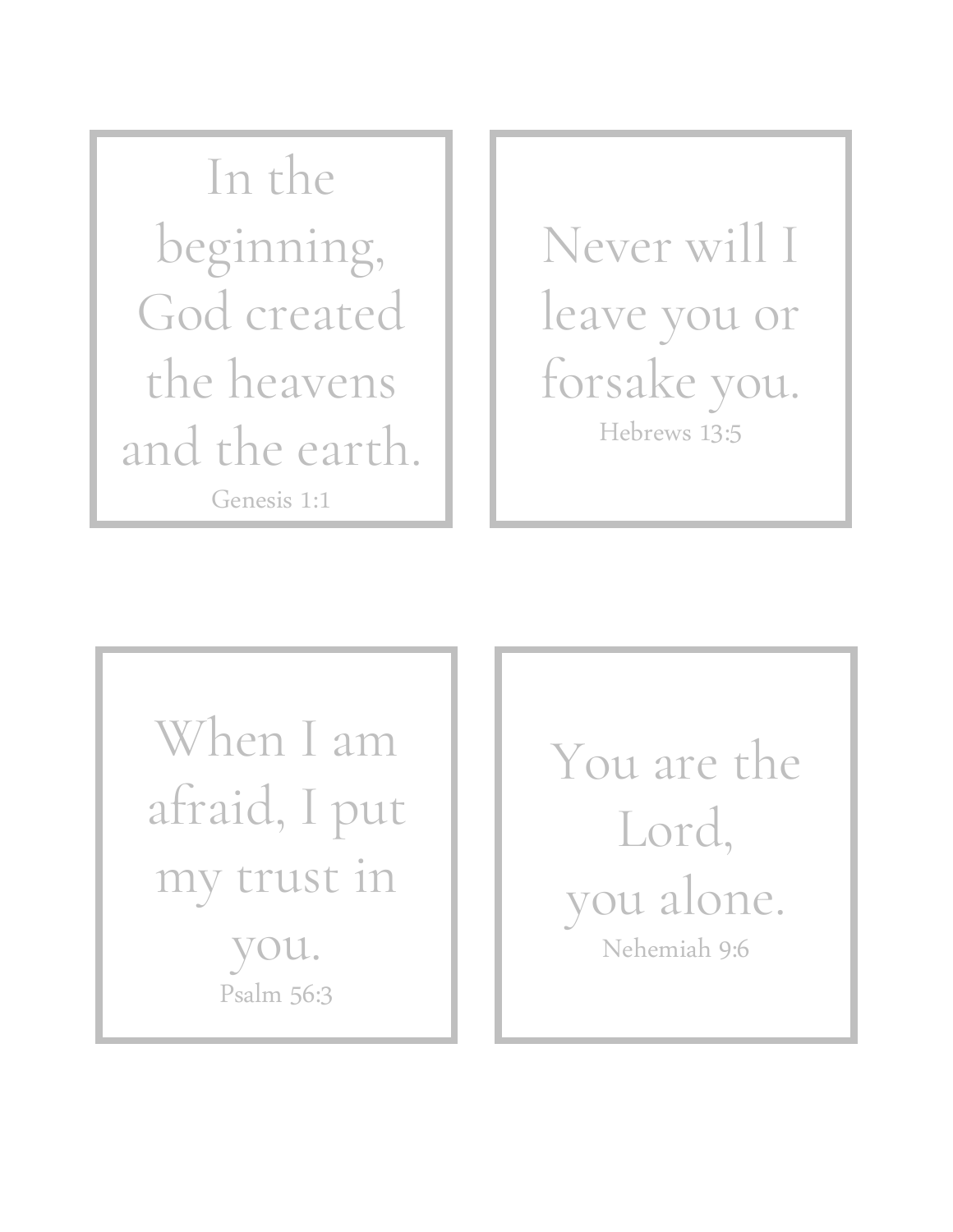And as you wish that others would do to you, do so to them. Luke 6:31

Give thanks to the Lord, for he is good. Psalm 136:1

Peace I leave with you; peace I give to you. John 14:27

This is the day that the Lord has made. Let us rejoice and be glad in it. Psalm 118:24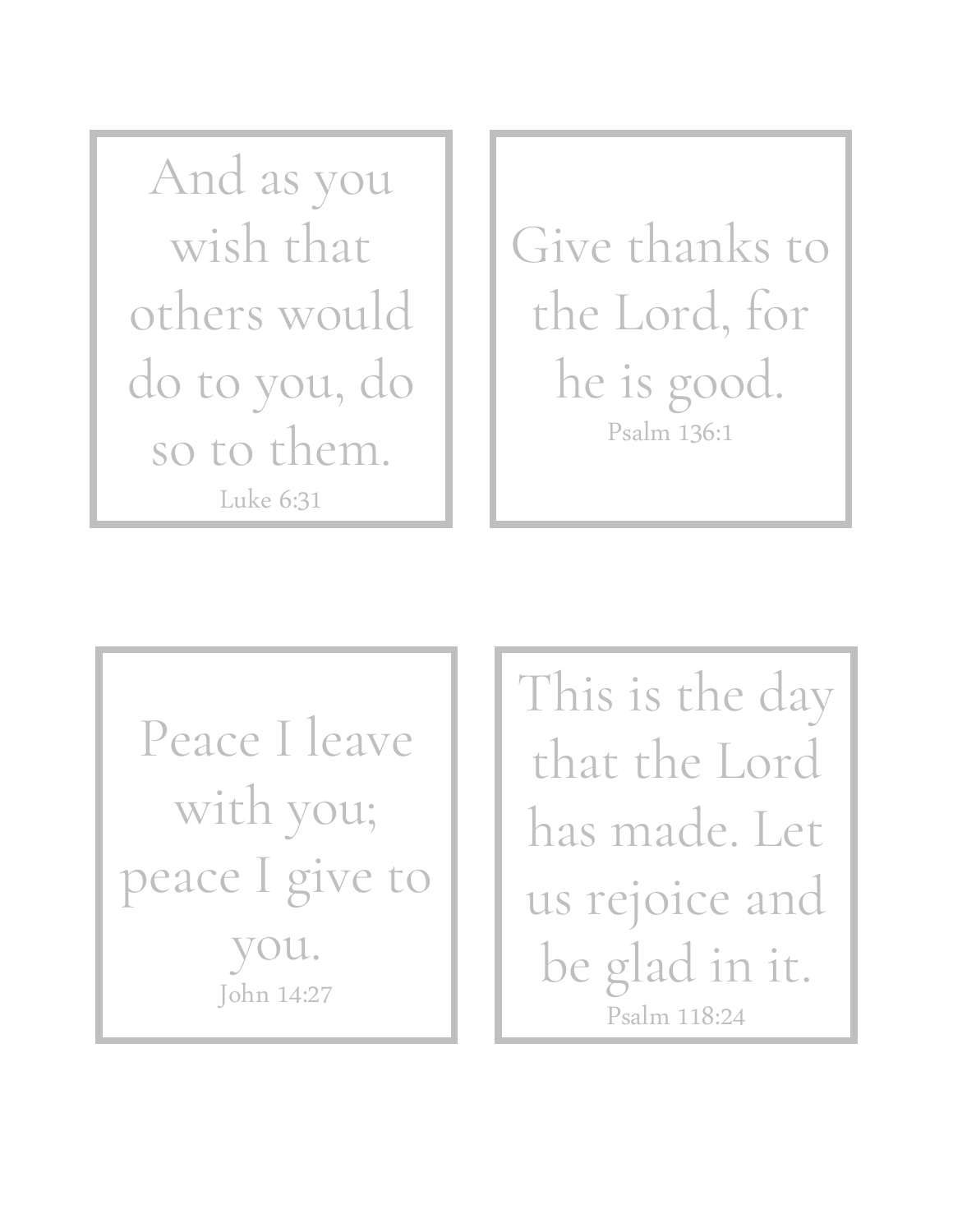The Lord is my shepherd; I shall not want. Psalm 23:1

You are the light of the world. Matthew 5:14

Jesus Christ is the same yesterday today and forever. Hebrews 13:8

Love one another. 1 John 3:23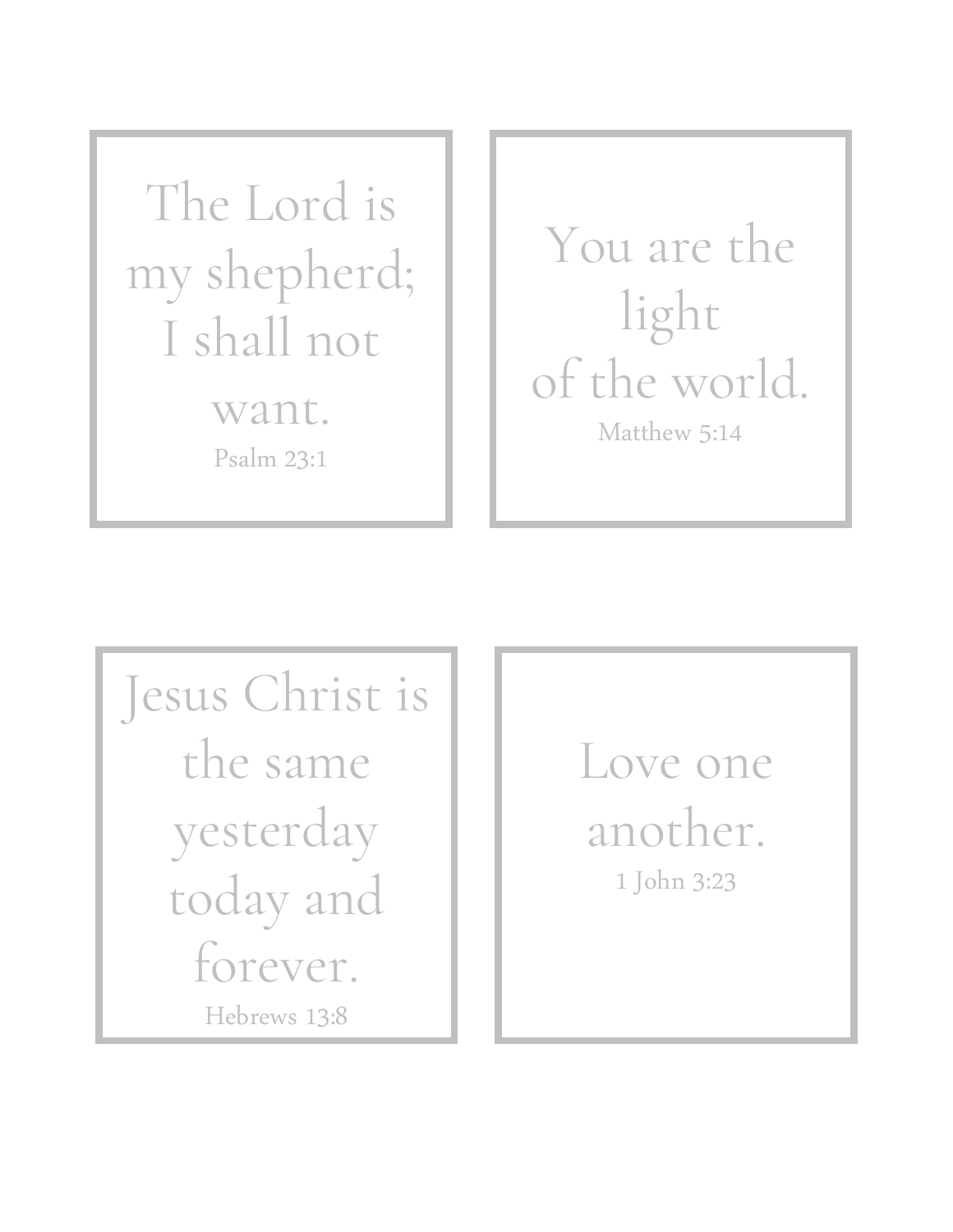Every good gift and every perfect gift is from above. James 1:17

We love because he first loved us. 1 John 4:19

Your word is a lamp to my feet and a light for my path. Psalm 119:105

Every word of God proves true. Proverbs 30:5